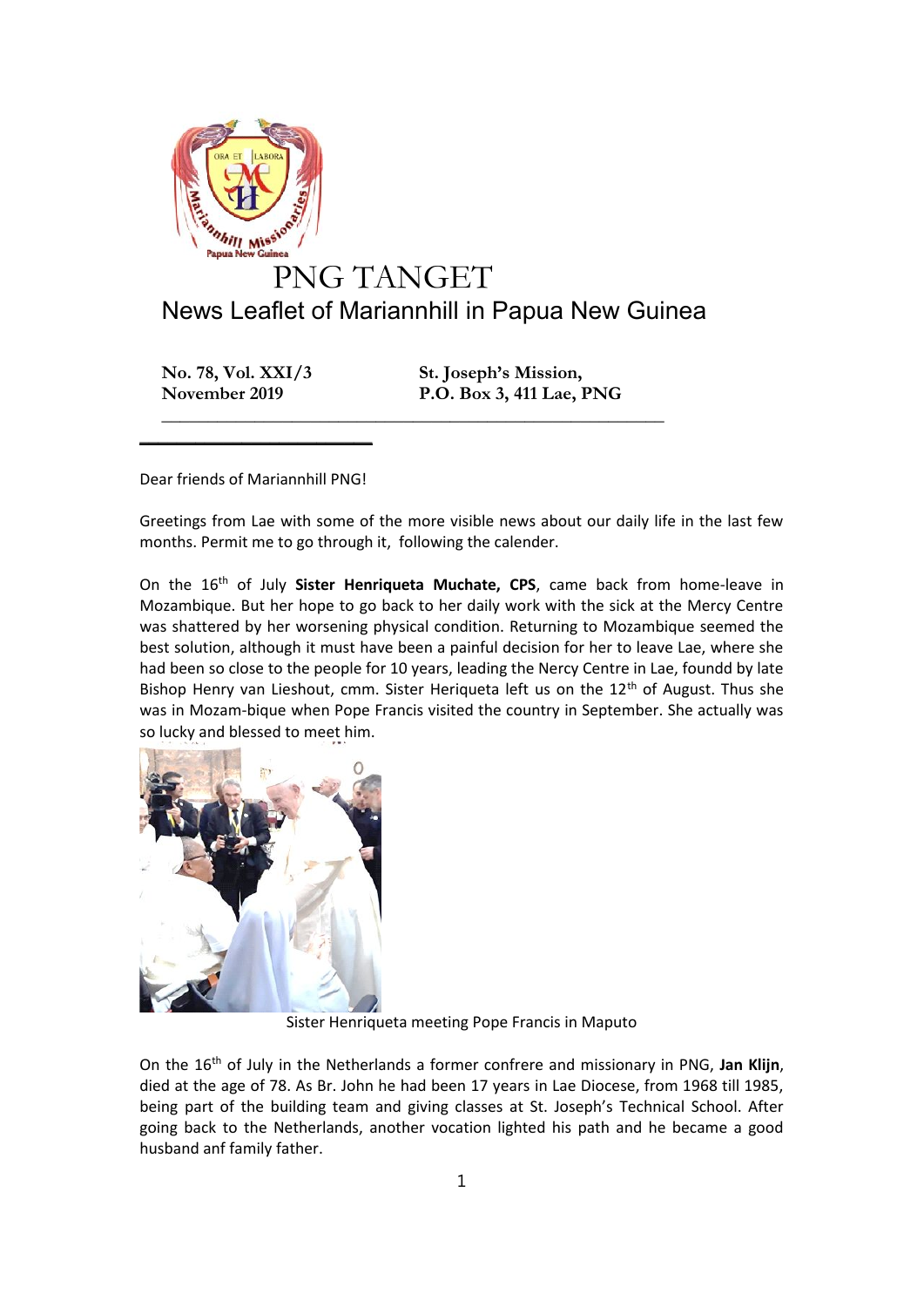On the 24th of July **Fr. Roland Matoyi Masima, cmm,** arrived safe at Lae airport Nadzab after a well deserved home-leave.

On the 26<sup>th</sup> of July, day of St. Anne, one of our Mariannhill Feast Days, we had a kind of welcome celebra-tion. Fr. Roland is our new Regional Superior, office which he took over from Fr. Alfonso Voorn, cmm, on the 1<sup>st</sup> of August.



F. Roland Matoyi Masima, Regional Superior CMM, PNG

Since 29 July and till November **Sister Pauline Mpongo, CPS**, was working in the paediatric depart-ment of the Angau Hospital in Lae, as an orientation in the sanitary environment of Lae. She has joined now the team at the Mercy Centre in Kamkumung.

On the 30th of July we had a priest-meeting with **Bishop Rozario Menezes** at the Pastoral Centre at 8 Mile, Lae. A kind of stock-taking was initiated and all parish priests received a stack of papers with questions, the answers to which should provide the necessary data. **Fr. Vinod D'mello**, a Montfort Father, incorporated in the Diocese of Lae since June and the actual chancellor of the Diocese, gave the introduction.

At the end of July **Fr. Brian Nonde** travelled to Bougainville in order to participate in a Radio and Media Seminar. The Seminar was designed to equip the Bougainville Diocesan Staff with media skills, as the diocese is launching a new radio station. Fr. Brian was the main celebrant in the opening Mass and instructed the participants of the seminar.

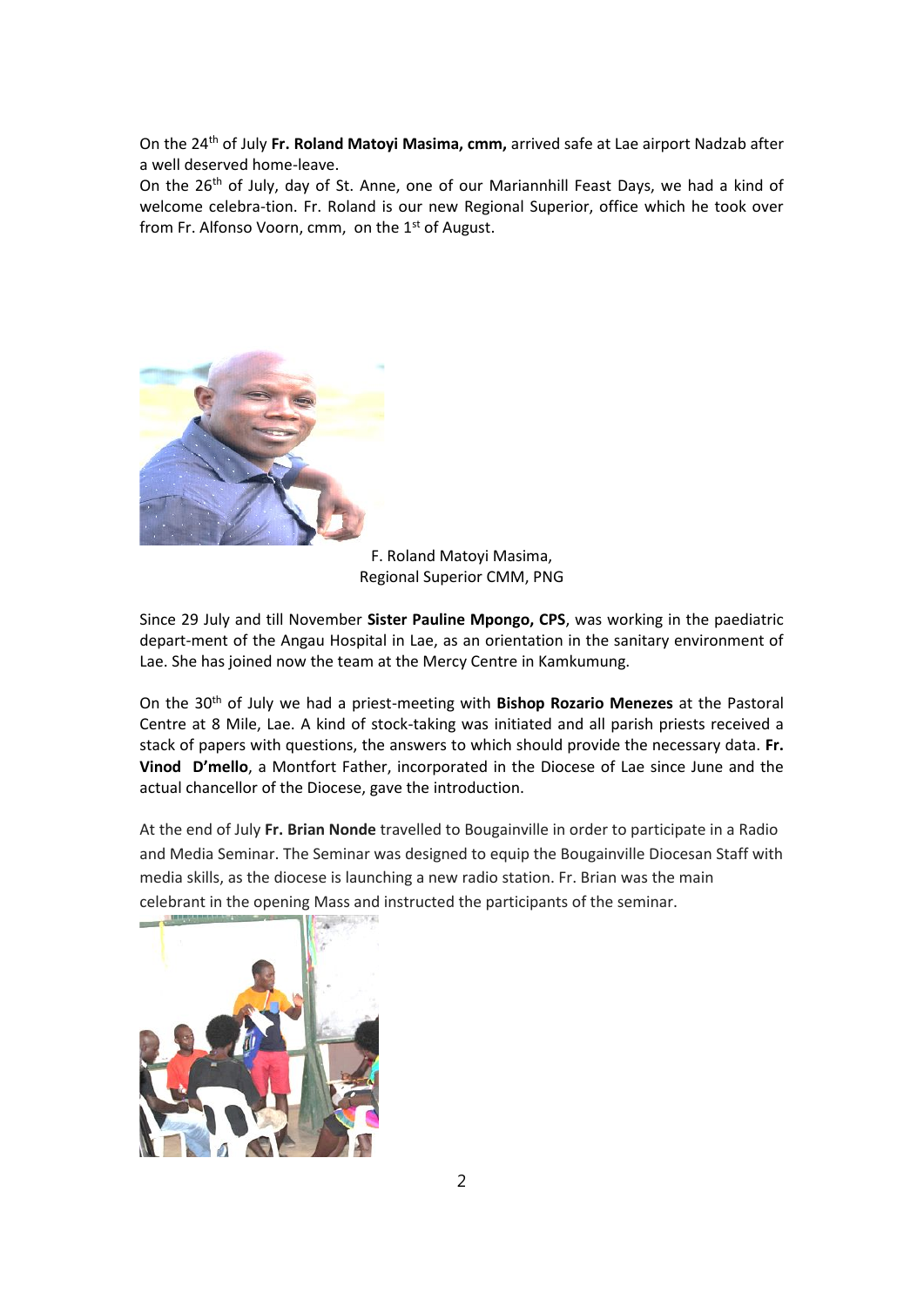Fr. Brian facilitating a session on 'Media Education', highlighting the nature, techniques and impact of the media.

From August on **Fr. Alfonso Voorn, cmm,** started taking care of the Buimo sub-parish, which till now was looked after by **Fr. Apol Dulawan, MJ**, who will be away for a year, having a sabbatical year in the Philippines.

On Tuesday, the  $27<sup>th</sup>$  of August we, CMM, came together to elect the members of our new Regional Council. Elected were, in the following order, **Fr. Arnold Schmitt, Fr. Brian Nonde and Fr. Krzysztof Zacharuk.**

Fr. Arnold became thus the Vice-Regional Superior. We wish our Regional Council vision and resolve to give shape to our presence and commitment in Lae in the next future and under the new Bishop.

On the 29th of August **Bishop Rozario** had a meeting with the managers and principals of the Catholic Schools of the Diocese. A kind of crisis has come up, because the Government has not paid the subsidy due. Certain services can therefore not be delivered. It is part of the consequences of the reigning corruption. According to the latest information, given by the actual minister of Police, billions of Kinas have disappeared from the treasury in the last years. Nearly half of it seems to have arrived safe on private bank accounts in Australia! (The National, Nov 12, 2019) No wonder that the ten richest men of the country are or have been politicians.

Friday, the 30<sup>th</sup> of August, **Bishop Rozario** celebrated his 50<sup>th</sup> birthday and we with him. The Couples for Christ movement had organized a festive dinner at the Morobe Hotel. Invited were all close cooperators with the diocese.

On Sunday, the  $1<sup>st</sup>$  of September, Bishop Rozario went to Bulolo in order to inaugurate and bless four new class rooms in the St. Peter Korona's Primary School. The St. Peter Koronas Primary School opened in 1973, being one of the first schools in the region. Honoring late Bishop Christian Blouin, cmm, who had made possible the start of the construction of the new classrooms via a loan from the Diocese, the new class rooms received his name.

In September the crisis of schools tightened at St. Joseph's Tech at 8 Mile. There was no money anymore to buy the food for the boarding students. They had to take refuge at relatives and wantoks in Lae or return home.

On the 5th of September Bishop Rozario accompanied our confrere **Fr. Krzysztof Zacharuk** to Siassi and got acquainted with the Catholic communities there. He returned on the 18<sup>th</sup> of September.

On the 8th of September several feasts coincided: It was the CPS Founding Day; St. Mary's Cathedral's Yearly Feast Day; Fr. Brian Nonde's 33<sup>rd</sup> birthday; Fr. Marco Saavedra and Fr. Alfonso Voorn celebrated 30 and 60 years Profession respectively.

Thus we had a lot of celebration finishing with the usual evening party in the haus win of our Mariannhill House at Eriku.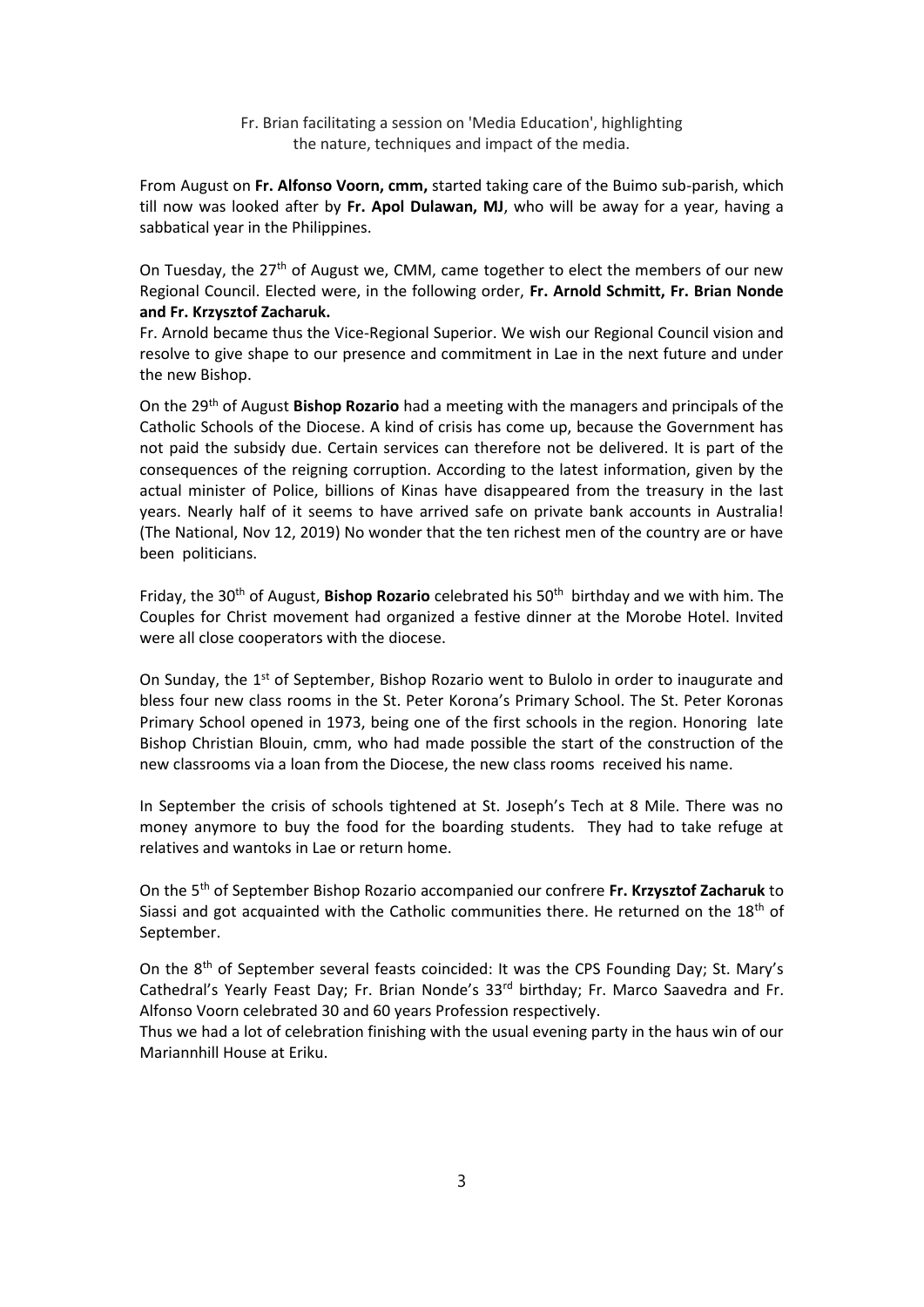

Church bells for St. Mary's Cathedral, inaugurated on its feastday, the 8<sup>th</sup> of September.

On the 5th of October our local deacon **Nicholas Radei** was ordained a priest by our Bishop Rozario Menezes in the Cathedral of Lae. A beautiful celebration with festive aftermath, strongly supported by the Bougainville community present in Lae.

Vocations are scarse and towards the end of October our Bishop went again to his home country, India, to contact Congregations that are willing to cooperate in the Lae Diocese. Let's hope he is successful.

In October the Amazon Synod took place in Rome, causing a lot of discussion. Some topics would also be applicable to PNG, after the Amazon one of the biggest forest reserves of the earth.

Sometimes it looks as if the task of maintaining law and order, normally in the hands of the police, is also felt by soldiers as part of their mission. Some even being too zealous in teaching peaceful citizens how to behave. Here a recent example:



A bus driver was forced to lie on the ground face down. The "defence" boots did the rest. Consequence: a "bilas" (adornment) of the face quite different from the traditional one.